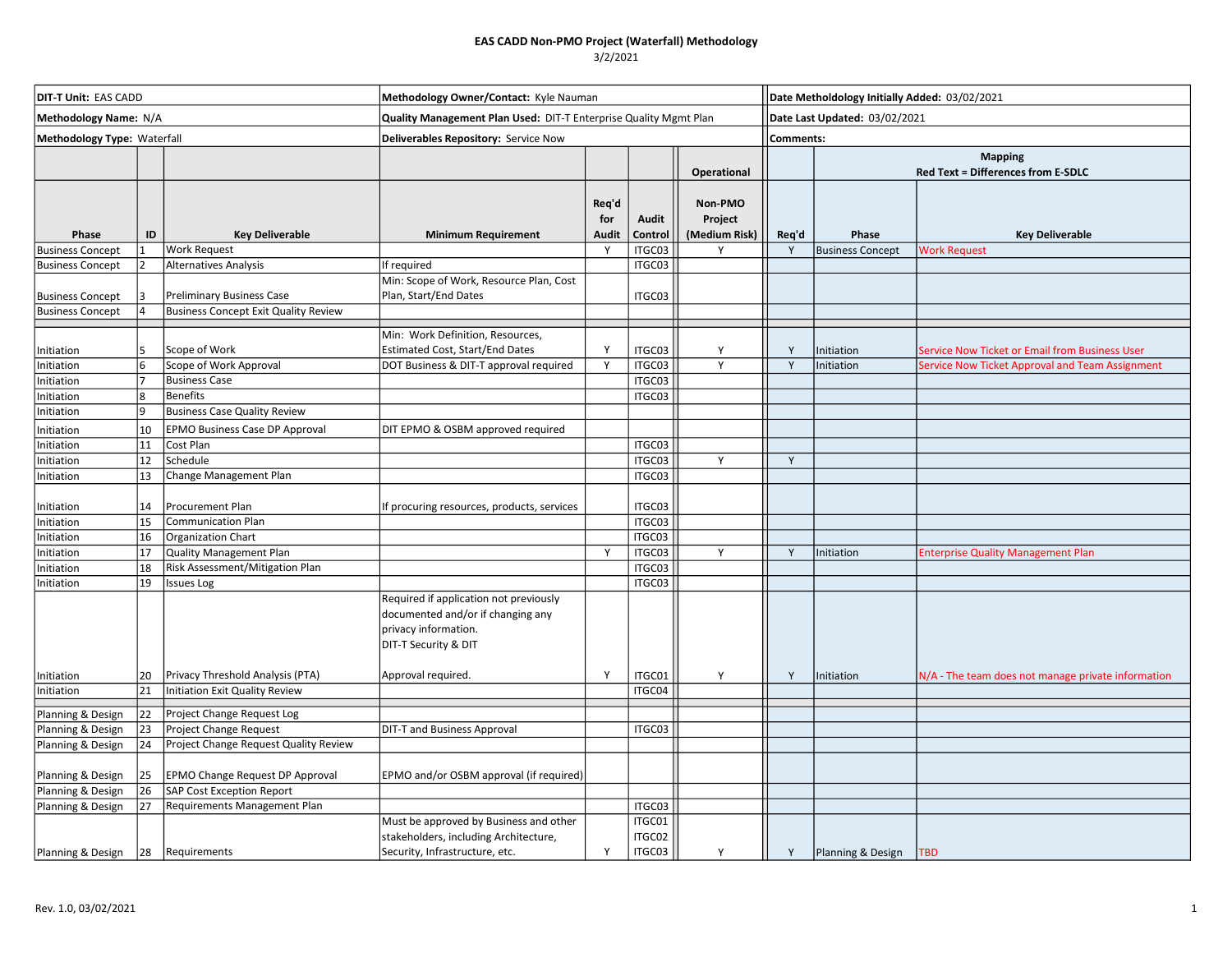|                   |    |                                          |                                         |       |                  |               |       | <b>Mapping</b>    |                                      |
|-------------------|----|------------------------------------------|-----------------------------------------|-------|------------------|---------------|-------|-------------------|--------------------------------------|
|                   |    |                                          |                                         |       |                  | Operational   |       |                   | Red Text = Differences from E-SDLC   |
|                   |    |                                          |                                         |       |                  |               |       |                   |                                      |
|                   |    |                                          |                                         | Req'd |                  | Non-PMO       |       |                   |                                      |
|                   |    |                                          |                                         | for   | Audit            | Project       |       |                   |                                      |
| Phase             | ID | <b>Key Deliverable</b>                   | <b>Minimum Requirement</b>              | Audit | Control          | (Medium Risk) | Req'd | Phase             | <b>Key Deliverable</b>               |
|                   |    |                                          | Required on all sizes of work except on |       | ITGC01           |               |       |                   |                                      |
|                   |    |                                          | small operational work, this may be     |       | ITGC02           |               |       |                   |                                      |
| Planning & Design | 29 | <b>Requirements Approval</b>             | included in Work Definition.            | Y     | ITGC03           | Y             | Y     | Planning & Design | TBD                                  |
| Planning & Design | 30 | <b>Requirements Traceability Matrix</b>  |                                         |       |                  |               |       |                   |                                      |
| Planning & Design | 32 | Architecture Design                      |                                         |       | ITGC01<br>ITGC02 |               |       |                   |                                      |
| Planning & Design | 33 | Architecture DP Quality Review           | If required by EPMO                     |       |                  |               |       |                   |                                      |
|                   |    |                                          | If required by EPMO                     |       | ITGC01           |               |       |                   |                                      |
| Planning & Design | 34 | EPMO Architecture DP Approval            | DIT Architecture Approval required      |       | ITGC02           |               |       |                   |                                      |
| Planning & Design | 35 | Security DP Quality Review               | If required by EPMO                     |       |                  |               |       |                   |                                      |
|                   |    |                                          | If required by EPMO                     |       | ITGC01           |               |       |                   |                                      |
| Planning & Design | 36 | <b>EPMO Security DP Approval</b>         | <b>DIT Approval Required</b>            |       | ITGC02           |               |       |                   |                                      |
|                   |    |                                          | If required, complete                   |       |                  |               |       |                   |                                      |
| Planning & Design | 37 | <b>Architecture Exception Request</b>    | <b>DIT Approval Required</b>            |       |                  | Υ             | Y     |                   |                                      |
|                   |    |                                          | If required, complete                   |       |                  |               |       |                   |                                      |
| Planning & Design | 38 | <b>NCID Exception Request</b>            | <b>DIT Approval Required</b>            |       | ITGC01           | Y             | Y     |                   |                                      |
|                   |    |                                          | If required, complete                   |       |                  |               |       |                   |                                      |
| Planning & Design | 39 | <b>Security Exception Request</b>        | <b>DIT Approval Required</b>            |       | ITGC01           | Y             | Y     |                   |                                      |
| Planning & Design | 40 | Design Document                          |                                         | Y     | ITGC03           | Y             | Y     | Planning & Design | <b>Design Document</b>               |
|                   |    |                                          | Business and other stakeholders         |       |                  |               |       |                   |                                      |
| Planning & Design | 41 | Design Approval                          | approvals                               | Y     | ITGC03           | Y             | Y     | Planning & Design | Design Approval                      |
| Planning & Design | 42 | <b>Business Continuity Plan</b>          | If required                             |       | ITGC03           |               |       |                   |                                      |
| Planning & Design | 43 | Disaster Recovery Plan                   | If required                             |       | ITGC03           |               |       |                   |                                      |
| Planning & Design | 44 | <b>Training Plan</b>                     | If required                             |       | ITGC03           |               |       |                   |                                      |
| Planning & Design | 45 | Test Plan                                |                                         |       |                  | Y             | Y     |                   |                                      |
| Planning & Design | 46 | Acceptance Process and Criteria          |                                         |       | ITGC03           | Y             | Y     |                   |                                      |
|                   |    |                                          | Must be approved by Business and other  |       |                  |               |       |                   |                                      |
| Planning & Design | 47 | Acceptance Process and Criteria Approval | stakeholders                            |       | ITGC03           | Υ             | Y     |                   |                                      |
|                   |    |                                          | Required if there are changes to the    |       |                  |               |       |                   |                                      |
| Planning & Design | 48 | Operational Level Agreement (OLA)        | current OLA.                            |       | ITGC04           | Υ             | Y     |                   |                                      |
|                   |    | Operational Level Agreement (OLA)        | If required                             |       |                  |               |       |                   |                                      |
| Planning & Design | 49 | Approval                                 | Must be approved by IT Stakeholders     |       | ITGC04           | Υ             | Y     |                   |                                      |
| Planning & Design | 50 | Business Approval to Exit P&D            |                                         |       | ITGC03           |               |       |                   |                                      |
| Planning & Design | 51 | P&D Exit Quality Review                  |                                         |       | ITGC04           |               |       |                   |                                      |
| Planning & Design |    | If RFP required, deliverables below:     |                                         |       |                  |               |       |                   | If RFP required, deliverables below: |
|                   |    |                                          |                                         |       |                  |               |       |                   |                                      |
| Planning & Design | 52 | RFP Request for Commodity/Service Form   |                                         |       | ITGC04           | Y             | Y     |                   |                                      |
| Planning & Design | 53 | RFP Disaster Recovery Assessment         |                                         |       | ITGC04           | Y             | Y     |                   |                                      |
| Planning & Design | 54 | <b>RFP Sourcing Exception Request</b>    | If required for the RFP                 |       | ITGC04           | Y             | Y     |                   |                                      |
| Planning & Design | 55 | <b>RFP Hosting Exception Request</b>     | If required for the RFP                 |       | ITGC04           | Y             | Y     |                   |                                      |
|                   |    |                                          |                                         |       | ITGC03           |               |       |                   |                                      |
| Planning & Design | 56 | <b>RFP and Attachments</b>               |                                         |       | ITGC04           | Y             | Υ     |                   |                                      |
|                   |    |                                          |                                         |       | ITGC03           |               |       |                   |                                      |
| Planning & Design | 57 | <b>RFP Proposal Evaluation Plan</b>      |                                         |       | ITGC04           | Y             | Y     |                   |                                      |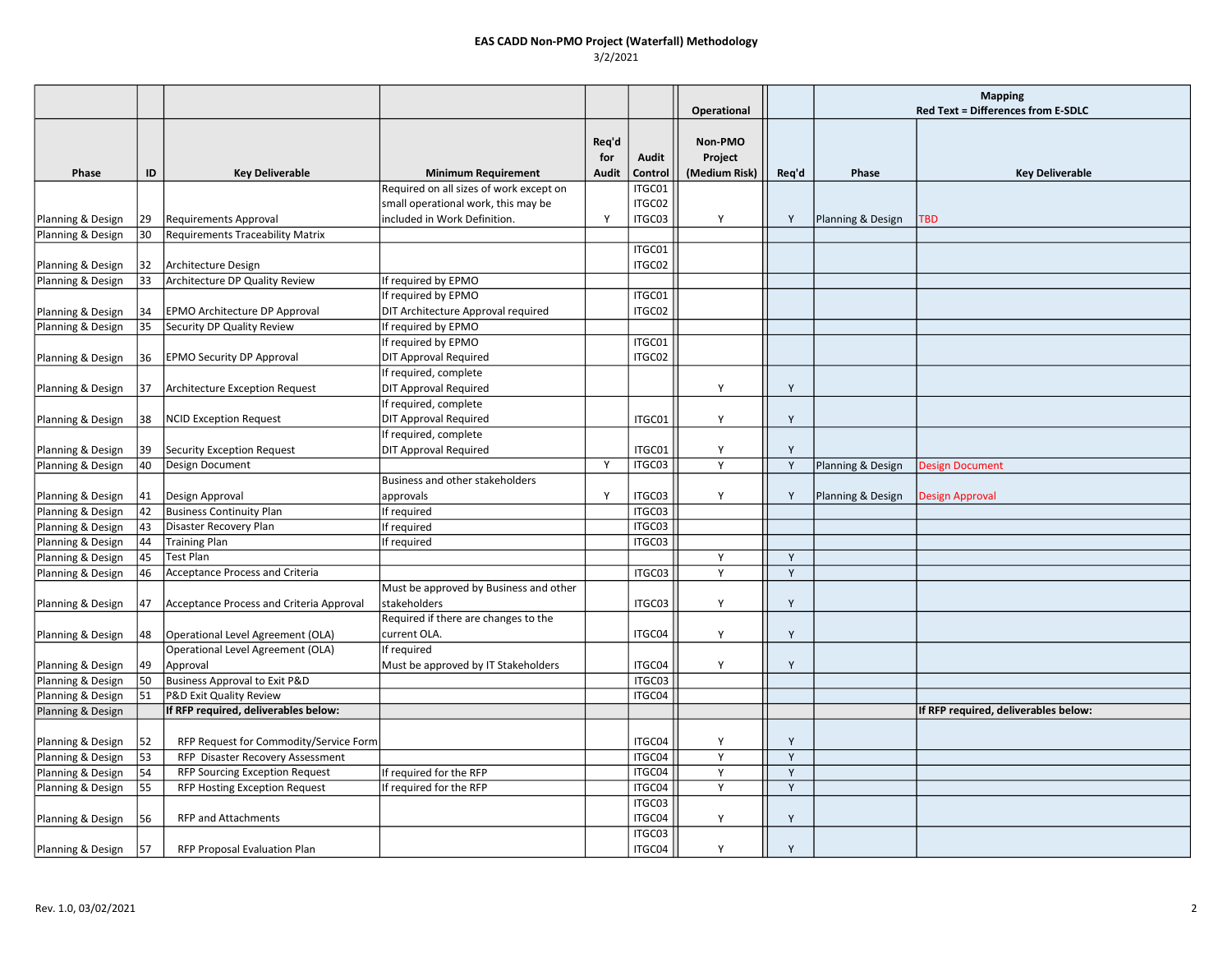|                   |          |                                        |                                        |       |                  |               |        | <b>Mapping</b> |                                                           |
|-------------------|----------|----------------------------------------|----------------------------------------|-------|------------------|---------------|--------|----------------|-----------------------------------------------------------|
|                   |          |                                        |                                        |       |                  | Operational   |        |                | Red Text = Differences from E-SDLC                        |
|                   |          |                                        |                                        | Req'd |                  | Non-PMO       |        |                |                                                           |
|                   |          |                                        |                                        | for   | <b>Audit</b>     | Project       |        |                |                                                           |
| Phase             | ID       | <b>Key Deliverable</b>                 | <b>Minimum Requirement</b>             | Audit | Control          | (Medium Risk) | Req'd  | Phase          | <b>Key Deliverable</b>                                    |
| Planning & Design | 58       | <b>RFP Content Submission</b>          |                                        |       |                  |               |        |                |                                                           |
|                   |          |                                        |                                        |       | ITGC03           |               |        |                |                                                           |
| Planning & Design | 59       | RFP Individual Evaluation Workbooks    |                                        |       | ITGC04           | Y             | Y      |                |                                                           |
|                   |          | RFP Oral Presentation/Demonstration    |                                        |       | ITGC03           |               |        |                |                                                           |
| Planning & Design | 60       | Guide                                  |                                        |       | ITGC04           | Υ             | Y      |                |                                                           |
| Planning & Design | 61       | RFP Consensus Evaluation Workbook      |                                        |       | ITGC03           | Y             | Y      |                |                                                           |
|                   |          | RFP Evaluation Report with Award       |                                        |       | ITGC03           |               |        |                |                                                           |
| Planning & Design | 62       | Recommendation                         |                                        |       | ITGC04           | Y             | Y      |                |                                                           |
|                   |          |                                        | Business and other stakeholders        |       | ITGC03           |               |        |                |                                                           |
| Planning & Design | 63       | <b>RFP Evaluation Report Approvals</b> | approvals required.                    |       | ITGC04           | Y             | Y      |                |                                                           |
| Planning & Design | 64       | <b>RFP CIO Presentation</b>            |                                        |       |                  | Y             | Y      |                |                                                           |
| Planning & Design | 65       | RFP Evaluation Review Checklist        |                                        |       |                  |               |        |                |                                                           |
| Planning & Design | 66       | EPMO RFP Review DP Approval            | <b>DPMO Approval Required</b>          |       |                  |               |        |                |                                                           |
|                   |          | EPMO Contract Award Review DP          |                                        |       |                  |               |        |                |                                                           |
| Planning & Design | 67       | Approval                               | <b>DPMO Approval Required</b>          |       |                  |               |        |                |                                                           |
|                   |          | If Invitation for Bid (IFB) required,  |                                        |       |                  |               |        |                |                                                           |
| Planning & Design |          | deliverables below:                    |                                        |       |                  |               |        |                | If Invitation for Bid (IFB) required, deliverables below: |
|                   |          |                                        |                                        |       | ITGC03           |               |        |                |                                                           |
| Planning & Design | 68       | IFB Request for Commodity/Service Form |                                        |       | ITGC04           | Y             | Y      |                |                                                           |
|                   |          |                                        |                                        |       | ITGC03           |               |        |                |                                                           |
| Planning & Design | 69       | IFB Disaster Recovery Assessment       | If required for IFB                    |       | ITGC04           | Y             | Y      |                |                                                           |
| Planning & Design | 70<br>71 | <b>IFB Sourcing Exception Request</b>  | If required for IFB                    |       | ITGC04<br>ITGC04 | Y<br>Y        | Y<br>Y |                |                                                           |
| Planning & Design |          | IFB Hosting Exception Request          | If required for IFB                    |       | ITGC03           |               |        |                |                                                           |
|                   | 72       | IFB and Attachments                    |                                        |       | ITGC04           | Υ             | Y      |                |                                                           |
| Planning & Design |          |                                        |                                        |       | ITGC03           |               |        |                |                                                           |
| Planning & Design | 73       | <b>IFB Statement of Work</b>           | May be required for Extensive Services |       | ITGC04           | Υ             | Y      |                |                                                           |
| Planning & Design | 74       | <b>IFB Bid Review Checklist</b>        |                                        |       |                  | Y             | Y      |                |                                                           |
|                   |          |                                        | Business and other stakeholders        |       |                  |               |        |                |                                                           |
| Planning & Design | 75       | <b>IFB Award Approval</b>              | approvals required.                    |       | ITGC04           | Y             | Y      |                |                                                           |
|                   |          | IF Request for Quote (RFQ) required,   |                                        |       |                  |               |        |                | IF Request for Quote (RFQ) required, deliverables         |
| Planning & Design |          | deliverables below:                    |                                        |       |                  |               |        |                | below:                                                    |
|                   |          | RFQ Request for Commodity/Service      |                                        |       | ITGC03           |               |        |                |                                                           |
| Planning & Design | 76       | Form                                   |                                        |       | ITGC04           | Υ             | Y      |                |                                                           |
|                   |          |                                        |                                        |       | ITGC03           |               |        |                |                                                           |
| Planning & Design | 77       | RFQ Disaster Recovery Assessment       | If required for RFQ                    |       | ITGC04           | Y             | Y      |                |                                                           |
| Planning & Design | 78       | RFQ Sourcing Exception Request         | If required for RFQ                    |       | ITGC04           | Y             | Y      |                |                                                           |
| Planning & Design | 79       | RFQ Hosting Exception Request          | If required for RFQ                    |       | ITGC04           | Y             | Y      |                |                                                           |
|                   |          |                                        |                                        |       | ITGC03           |               |        |                |                                                           |
| Planning & Design | 80       | RFQ and Attachments                    |                                        |       | ITGC04           | Υ             | Y      |                |                                                           |
|                   |          |                                        |                                        |       | ITGC03           |               |        |                |                                                           |
| Planning & Design | 81       | <b>RFQ Market Research</b>             |                                        |       | ITGC04           | Y             | Y      |                |                                                           |
| Planning & Design | 82       | RFQ Estimate or Unofficial Quote       |                                        |       | ITGC04           | Y             | Y      |                |                                                           |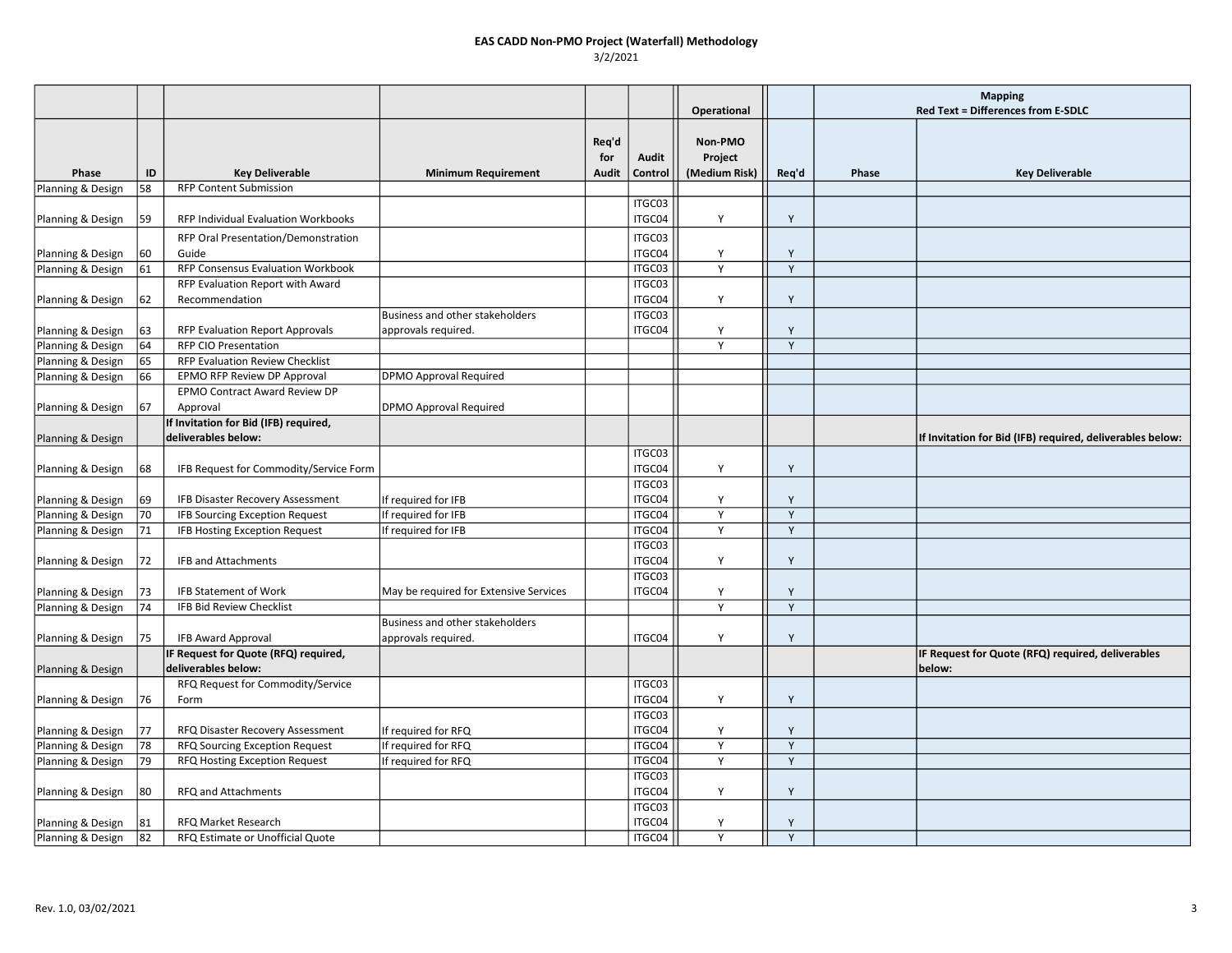|                                        |          |                                                    |                                                                             |              |                  |                    |        | <b>Mapping</b>  |                                                       |
|----------------------------------------|----------|----------------------------------------------------|-----------------------------------------------------------------------------|--------------|------------------|--------------------|--------|-----------------|-------------------------------------------------------|
|                                        |          |                                                    |                                                                             |              |                  | Operational        |        |                 | Red Text = Differences from E-SDLC                    |
|                                        |          |                                                    |                                                                             |              |                  |                    |        |                 |                                                       |
|                                        |          |                                                    |                                                                             | Req'd<br>for | Audit            | Non-PMO<br>Project |        |                 |                                                       |
| Phase                                  | ID       | <b>Key Deliverable</b>                             | <b>Minimum Requirement</b>                                                  | Audit        | Control          | (Medium Risk)      | Req'd  | Phase           | <b>Key Deliverable</b>                                |
|                                        |          |                                                    |                                                                             |              | ITGC03           |                    |        |                 |                                                       |
| Planning & Design                      | 83       | RFQ Statement of Work                              |                                                                             |              | ITGC04           | Υ                  | Y      |                 |                                                       |
|                                        |          |                                                    |                                                                             |              | ITGC03           |                    |        |                 |                                                       |
| Planning & Design                      | 84       | RFQ Quote Review Document                          |                                                                             |              | ITGC04           | Υ                  | Y      |                 |                                                       |
|                                        |          |                                                    | Business and other stakeholders                                             |              |                  |                    |        |                 |                                                       |
| Planning & Design                      | 85       | RFQ Award Approval                                 | approvals required.                                                         |              | ITGC04           | Y                  | Y      |                 |                                                       |
|                                        |          |                                                    |                                                                             |              |                  |                    |        |                 |                                                       |
|                                        |          | If Contract Modifications through                  |                                                                             |              |                  |                    |        |                 | If Contract Modifications through Amendment           |
| Planning & Design                      |          | Amendment required, deliverables below:            |                                                                             |              |                  |                    |        |                 | required, deliverables below:                         |
|                                        |          | Amendment Request for                              |                                                                             |              | ITGC03           |                    |        |                 |                                                       |
| Planning & Design                      | 86       | Commodity/Service Form                             |                                                                             |              | ITGC04           | Y                  | Y      |                 |                                                       |
|                                        |          | Amendment Disaster Recovery                        | May be required if change in scope of<br>work                               |              | ITGC03<br>ITGC04 |                    |        |                 |                                                       |
| Planning & Design<br>Planning & Design | 87<br>88 | Assessment<br>Amendment Sourcing Exception Request | If required for Amendment                                                   |              | ITGC04           | Υ<br>Y             | Y<br>Y |                 |                                                       |
| Planning & Design                      | 89       | <b>Amendment Hosting Exception Request</b>         | If required for Amendment                                                   |              | ITGC04           | Y                  | Y      |                 |                                                       |
|                                        |          |                                                    |                                                                             |              | ITGC03           |                    |        |                 |                                                       |
| Planning & Design                      | 90       | Amendment and Attachments                          |                                                                             |              | ITGC04           | Υ                  | Y      |                 |                                                       |
|                                        |          |                                                    |                                                                             |              | ITGC03           |                    |        |                 |                                                       |
| Planning & Design                      | 91       | Amendment Market Research                          |                                                                             |              | ITGC04           | Y                  | Y      |                 |                                                       |
|                                        |          |                                                    |                                                                             |              | ITGC03           |                    |        |                 |                                                       |
| Planning & Design                      | 92       | Amendment Estimate or Unofficial Quote             |                                                                             |              | ITGC04           | Y                  | Y      |                 |                                                       |
|                                        |          |                                                    | May be required for additional work                                         |              | ITGC03           |                    |        |                 |                                                       |
| Planning & Design                      | 93       | Amendment Statement of Work                        | within scope of work in existing contract                                   |              | ITGC04           | Υ                  | Y      |                 |                                                       |
|                                        |          |                                                    | Business and other stakeholders                                             |              |                  |                    |        |                 |                                                       |
| Planning & Design                      | 94       | Amendment Approval                                 | approvals required.                                                         |              | ITGC04           | Y                  | Y      |                 |                                                       |
|                                        |          | IF Request for Information (RFI),                  |                                                                             |              |                  |                    |        |                 |                                                       |
| Planning & Design                      |          | deliverables below:                                |                                                                             |              |                  |                    |        |                 | IF Request for Information (RFI), deliverables below: |
|                                        |          |                                                    |                                                                             |              | ITGC03           |                    |        |                 |                                                       |
| Planning & Design                      | 95       | RFI                                                |                                                                             |              | ITGC04           | Y                  | Y      |                 |                                                       |
|                                        |          |                                                    |                                                                             |              | ITGC01           |                    |        |                 |                                                       |
| Execute & Build                        | 31       | Application Architecture Design (AAD)              | DIT-T Architecture Approval Required                                        | Y            | ITGC02           | Y                  | Y      | Execute & Build | N/A                                                   |
|                                        |          | Code Structural Quality Analysis (CAST)            |                                                                             |              |                  |                    |        |                 |                                                       |
| Execute & Build                        | 96       | Report                                             | If required                                                                 |              |                  |                    |        |                 |                                                       |
|                                        |          |                                                    |                                                                             |              |                  |                    |        |                 |                                                       |
| Execute & Build                        | 97       | Component Integration Test (CIT) Approved          |                                                                             | Y            | ITGC02           | Υ                  | Y      | Execute & Build | <b>Internal Testing</b>                               |
| Execute & Build                        | 98       | System Integration Test (SIT) Approved             |                                                                             | Y            | ITGC02           | Y                  | Y      | Execute & Build | <b>Internal Testing</b>                               |
| Execute & Build                        | 99       | Performance Testing Approved                       | If required                                                                 |              |                  | Y                  | Y      |                 |                                                       |
| Execute & Build                        | 100      | IT Testing Complete Approval                       |                                                                             | Y            | ITGC02           | Y                  | Y      | Execute & Build | <b>Testing Approval</b>                               |
|                                        |          |                                                    | IT management involves users in the<br>design of applications, selection of |              |                  |                    |        |                 |                                                       |
| Execute & Build                        |          | 101   User Acceptance Plan and Script              | packaged software and testing thereof.                                      | Y            | ITGC03           | Y                  | Y      | Execute & Build | <b>UAT Test Plan</b>                                  |
| Execute & Build                        | 102      | Sponsor Approved UAT                               |                                                                             | Y            | ITGC03           | Y                  | Y      | Execute & Build | <b>User Acceptance Testing (UAT)</b>                  |
| Execute & Build                        | 103      | Implementation Plan                                |                                                                             |              |                  |                    |        |                 |                                                       |
| Execute & Build                        |          | 104 Go Live Readiness Assessment                   |                                                                             | Y            | ITGC03           | Y                  | Y      | Execute & Build | <b>UAT Approval</b>                                   |